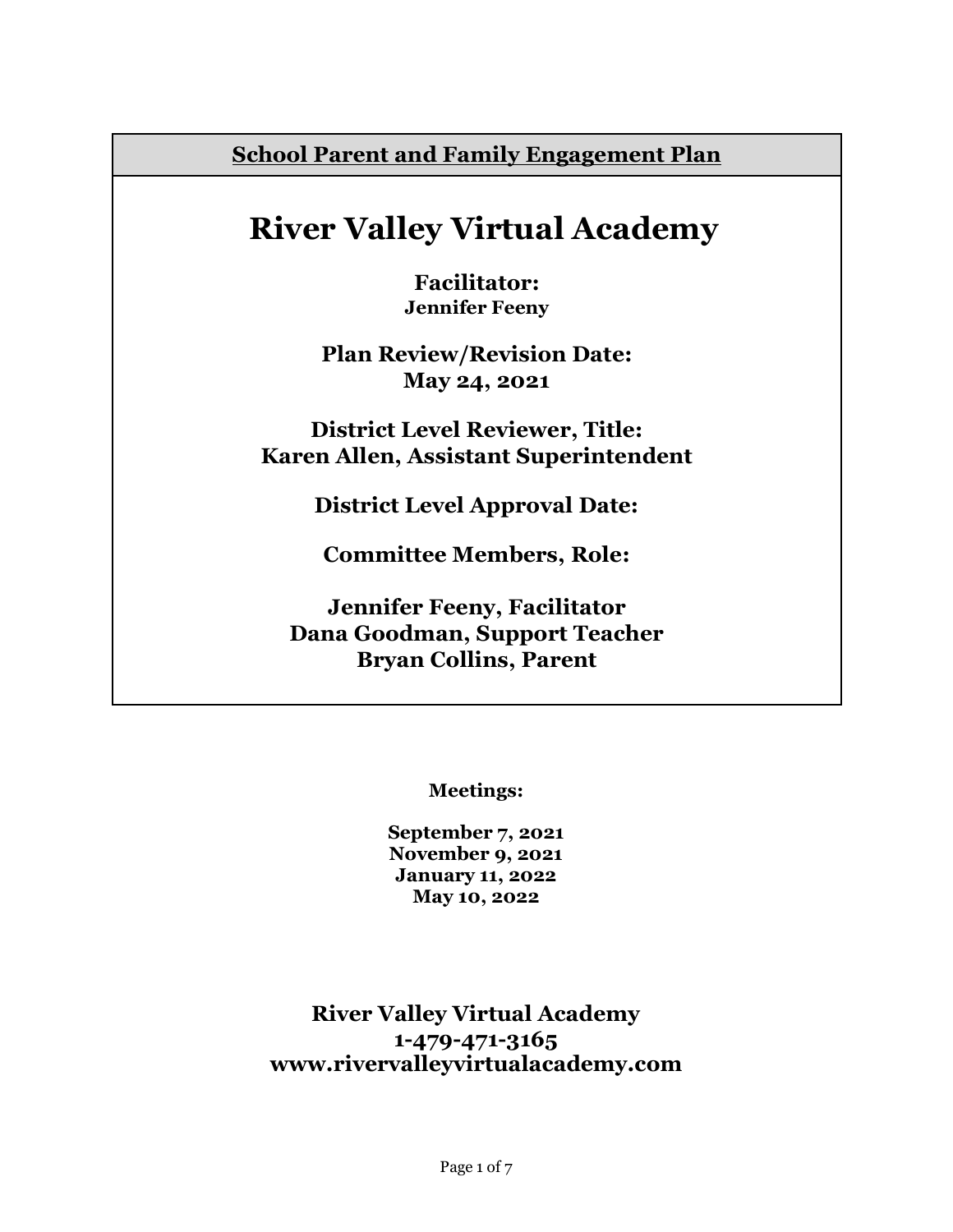## *1: Jointly Developed*

The River Valley Virtual Academy will involve parents in the development of the school parent and family engagement plan by conducting a parent engagement meeting to develop the plan and hold quarterly meetings.

The River Valley Virtual Academy will involve parents in the review, update, and improvement, at least annually (May 2022), of the school parent and family engagement plan to meet the changing needs of parents and the school.

The River Valley Virtual Academy will ensure adequate representation of parents of participating children in the process in a variety of roles by inviting all parents to participate in the parent engagement planning and evaluation process.

The River Valley Virtual Academy will submit any parent comments to the district if the Title I Schoolwide Plan is not satisfactory to parents.

The River Valley Virtual Academy will address opportunities for regular meetings if requested by parents.

Assigned To: Jennifer Feeny (Facilitator)/Dana Goodman (Support Teacher)

### *2: Annual Title I Meeting*

The River Valley Virtual Academy will conduct an annual Title I meeting to inform parents of the requirements of Title I and the school's participation.

The River Valley Virtual Academy will inform parents of their rights under Title I.

The River Valley Virtual Academy will hold the Annual Title I meeting on *September 7, 2021* at the River Valley Virtual Academy located at 60 Northridge Drive, Van Buren.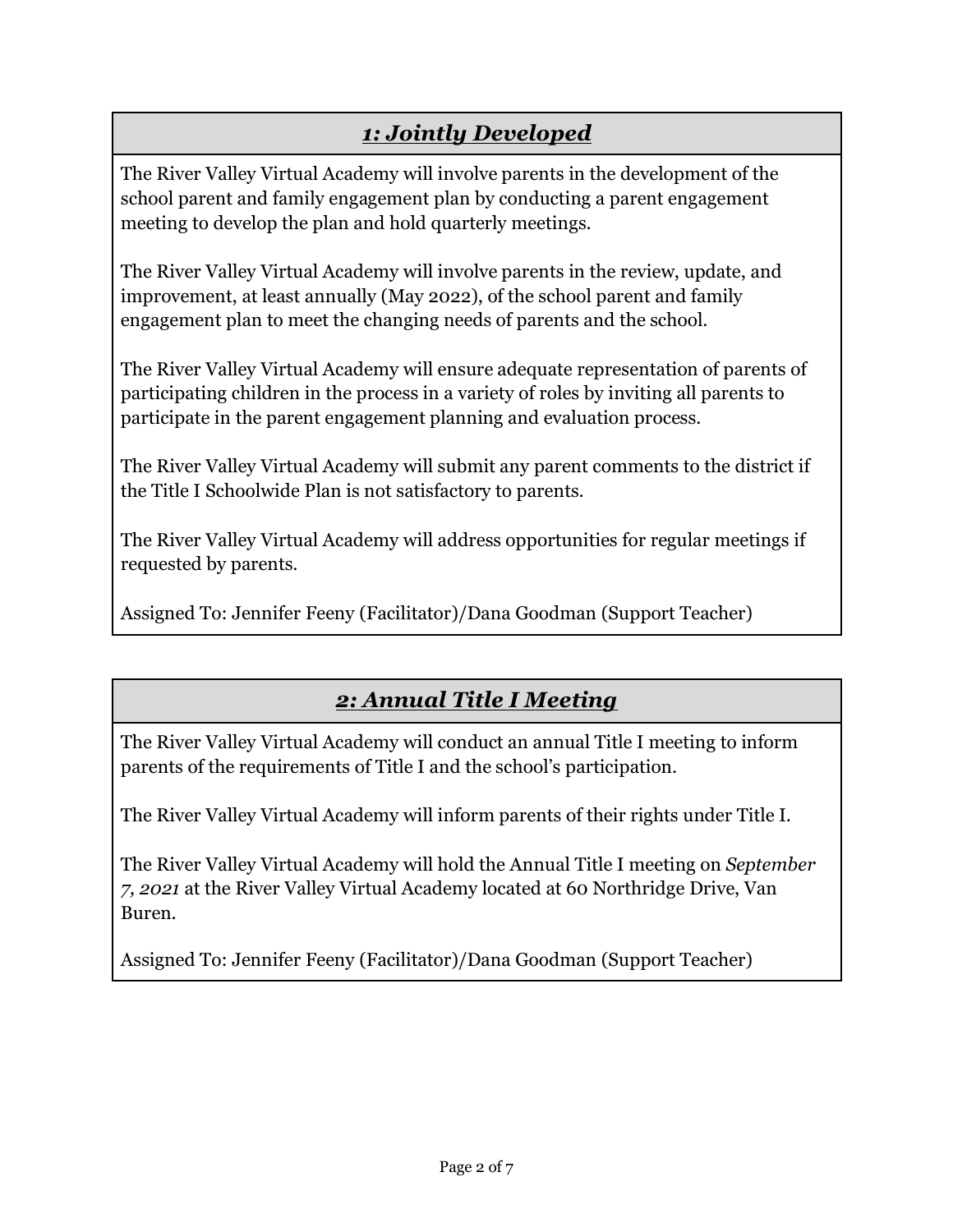#### *3: Communications*

The River Valley Virtual Academy will make the school parent and family engagement plan available to families and the local community by posting to the school website and by distributing to parents.

The River Valley Virtual Academy facilitator is Jennifer Feeny, 479-471-3165.

The River Valley Virtual Academy will ensure that the plan is written in an understandable and uniform format, to the extent practicable, provided in a language the parents can understand, and that the informational packet is appropriate for the age and grade of each child.

The River Valley Virtual Academy will distribute an informational packet annually to include a description of the Parent and Family Engagement Plan, recommended roles, ways for a family to get involved in a variety of roles, survey regarding volunteer interests, schedule of activities planned throughout the school year, and suggestions for regular two-way, and meaningful communication for parents/teachers. Informational packets will be on the school website and distributed to parents.

The River Valley Virtual Academy will place a parent-friendly summary/explanation of the parent and family engagement plan online and as a supplement to the student handbook.

The River Valley Virtual Academy will obtain signatures from each parent acknowledging receipt of the [district's] parent and family engagement plan summary at open house (August) and/or parent-teacher conferences (October and March).

The River Valley Virtual Academy will offer meetings at various times which include morning and afternoon meetings. Meetings dates are scheduled for the following dates and times:

> **September 7, 2021 9:00 am November 9, 2021 2:00 pm January 11, 2022 9:00 am May 10, 2022 2:00 pm**

The River Valley Virtual Academy will offer meetings in different formats which include face-to-face, phone, and/or online.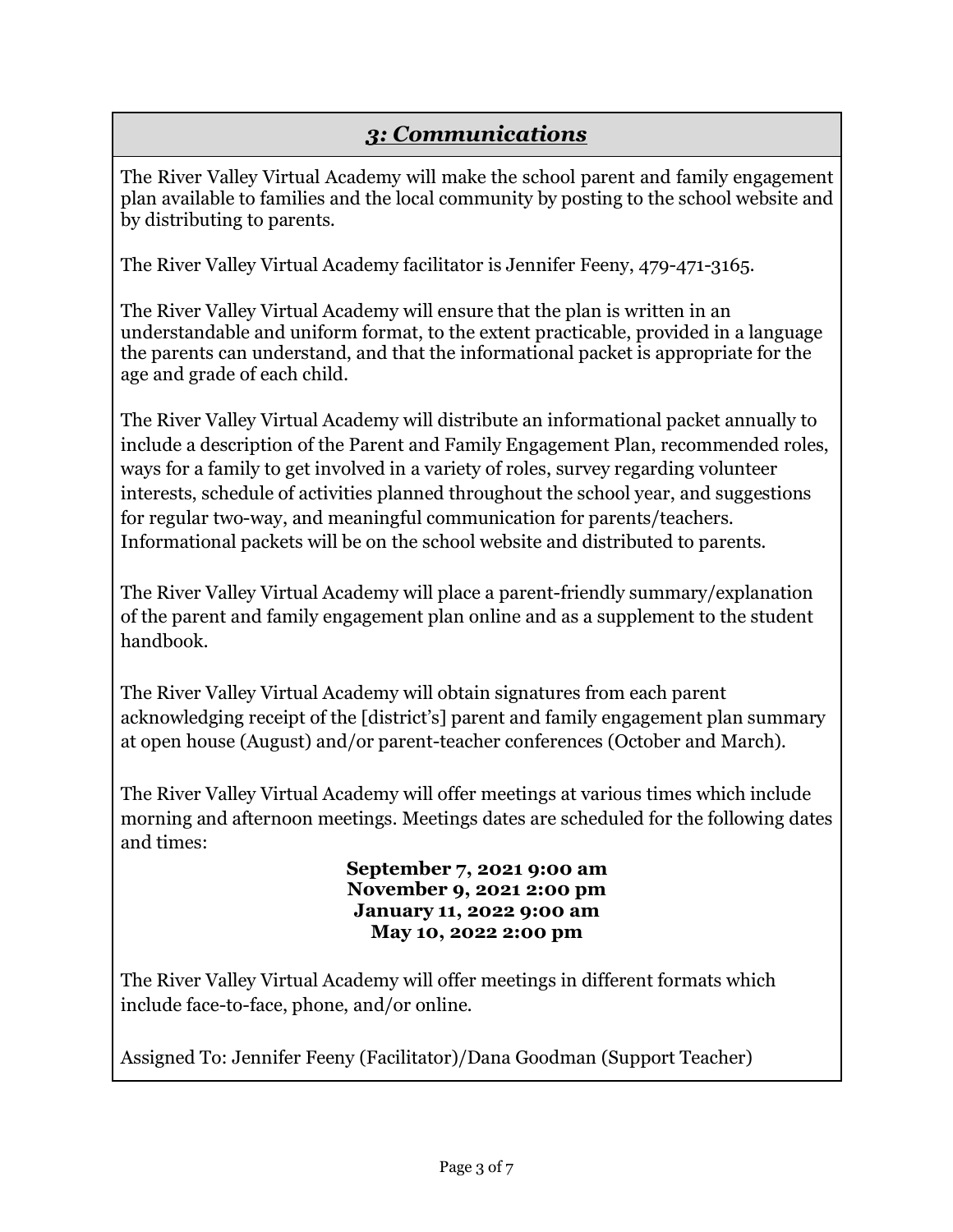### *4: School-Parent Compact*

The River Valley Virtual Academy will jointly develop a School-Parent Compact which will outline how parents, the entire school staff, and students will share the responsibility for improved student academic achievement.

The River Valley Virtual Academy will address the importance of regular two-way, meaningful communication through:

- conferences (2 per year)
- frequent reports on progress (available online through Connexus)
- reasonable access to staff (through email, phone, or face-to-face)
- opportunities to volunteer
- observation of online lessons

The River Valley Virtual Academy will build and develop a partnership to help children achieve the challenging State academic standards.

The River Valley Virtual Academy will encourage school staff to use volunteer surveys to compile a volunteer resource book listing interests and availability of volunteers. The volunteer resource book will be located in the parent center.

The River Valley Virtual Academy will involve parents in a variety of roles such as caregiver support, volunteer experiences, student orientations, Connexus 411, and parent-teacher conferences.

Assigned To: Jennifer Feeny (Facilitator)/Dana Goodman (Support Teacher)

#### *5: Reservation of Funds*

The River Valley Virtual Academy will involve parents and family members of children receiving services under Title I in the decisions regarding how reserved funds are allotted for parent and family engagement activities. The parent engagement allocation for the River Valley Virtual Academy is \$614.

The Van Buren School District will reserve a minimum of 1% of the Title I, Part A allocation for parental involvement.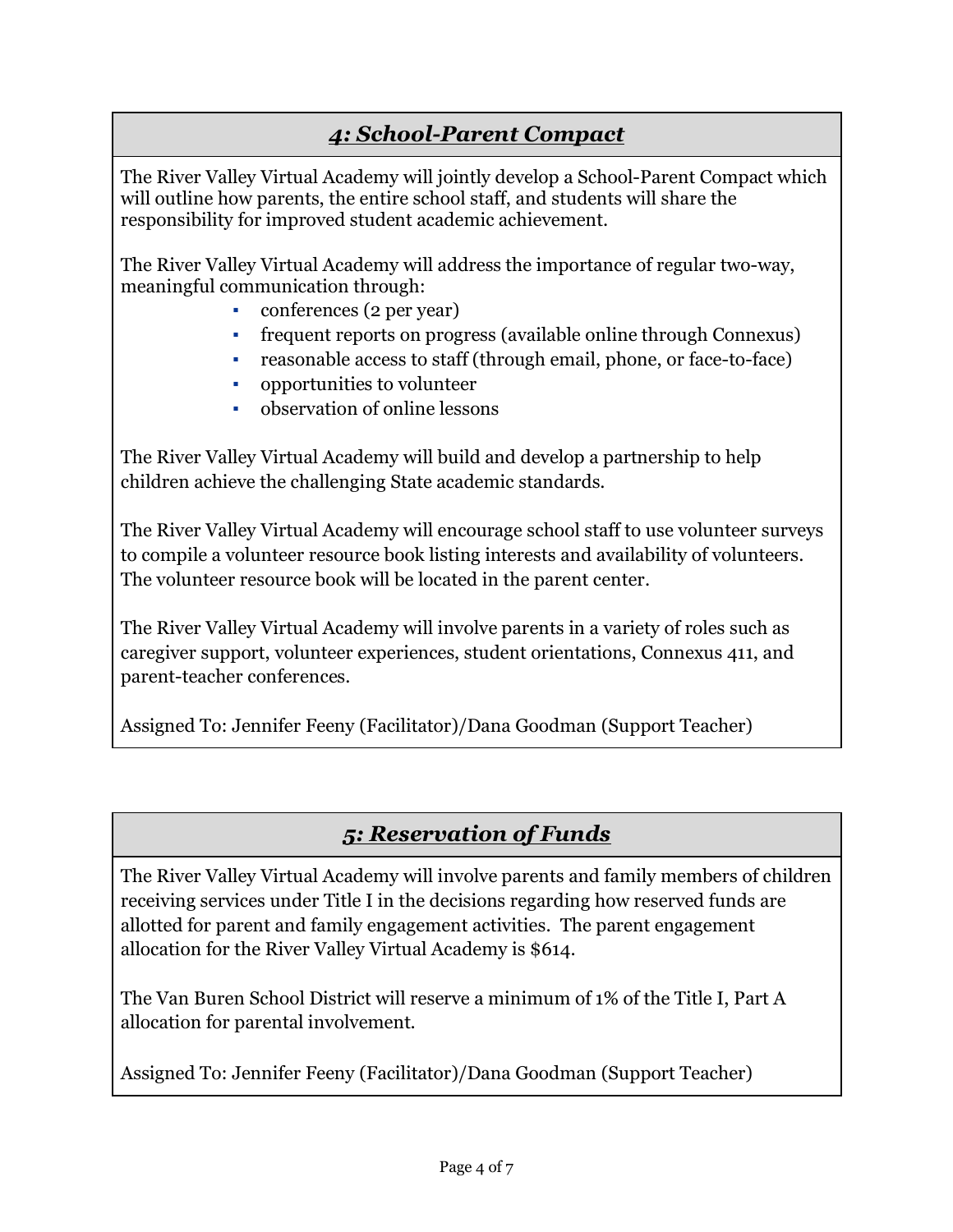### *6: Coordination of Services*

The River Valley Virtual Academy will investigate and, where feasible, utilize community resources in the instructional program.

The River Valley Virtual Academy will coordinate and integrate parent and family engagement programs, activities, and strategies with early childhood programs*,* college and career-ready resources or organizations, parent resource centers, or other programs that encourage and support parents in fully participating.

The River Valley Virtual Academy will promote and support responsible parenting through the use of the school newsletter, emails, Connexus 411, and/or parent meetings.

The River Valley Virtual Academy will consider recruiting alumni to create an alumni advisory commission.

The River Valley Virtual Academy will enable the formation of a Parent-Teacher Association or organization and leaders of the said organization will be utilized in appropriate decisions.

The River Valley Virtual Academy will engage in other activities that will use community resources to strengthen the school programs, practices, and learning. For example, the River Valley Virtual Academy will partner with the Impact program to provide additional learning activities for the students enrolled at the River Valley Virtual Academy.

The River Valley Virtual Academy will ensure the plan is comprehensive and coordinated in nature.

The River Valley Virtual Academy will incorporate this plan into the school's improvement plan.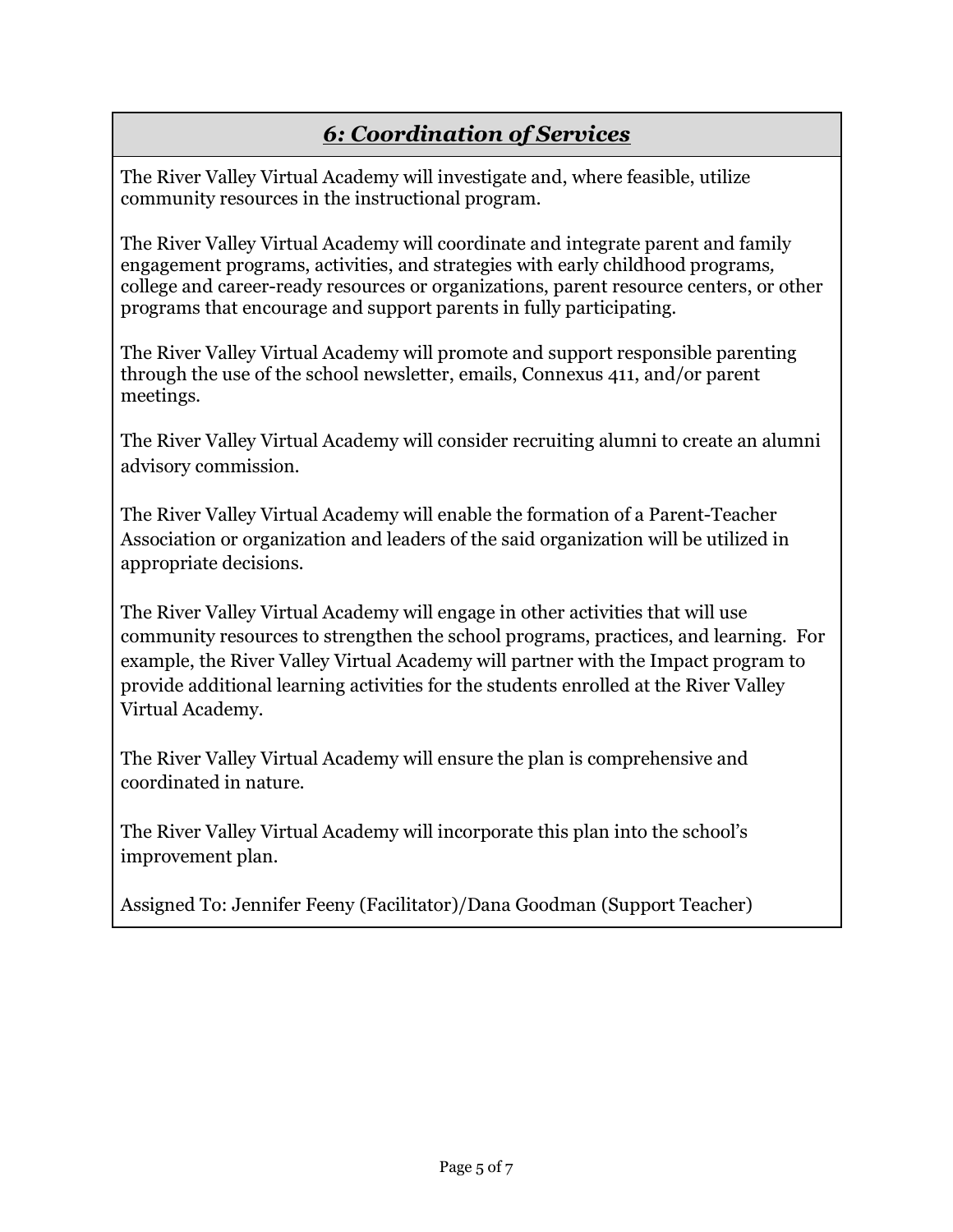### *7: Building Capacity of Parents*

The River Valley Virtual Academy will schedule regular parent involvement meetings:

#### **September 7, 2021 November 9, 2021 January 11, 2022 May 10, 2022**

The River Valley Virtual Academy will provide parents with a description and explanation of the curriculum in use at regularly scheduled parent involvement meetings.

The River Valley Virtual Academy will provide parents with individual student academic assessment results and interpretation of those results at parent-teacher conferences and/or open house.

The River Valley Virtual Academy will provide parents with a description and explanation of the assessments used to measure student progress and achievement levels of the challenging State academic standards at parent-teacher conferences, open house, or parent meetings.

The River Valley Virtual Academy will provide assistance and instruction to parents of children served by the school in understanding these topics: Arkansas Academic Standards, state and local academic assessments including alternate assessments Title I, Part A requirements, strategies parents can use to support their child's academic progress, partnering with teachers to support their child's academic achievements, incorporating developmentally appropriate learning activities, use of ADE website and tools for parents [http://www.arkansased.gov], assistance with nutritional meal planning and preparation, and how parents of high school students can be involved in the decisions affecting course selection, career planning, and preparation for postsecondary opportunities, and include role-play and demonstration by trained volunteers as necessary. Assistance will be provided through a variety of methods including e-mails, newsletters, support teachers, advisors, parent-teacher conferences, and meetings.

The River Valley Virtual Academy will provide materials and training to help parents to work with their children to improve their children's achievement, such as literacy training and using technology (including education about the harms of copyright piracy), as appropriate, to foster parent and family engagement. Parent materials and training will be provided through a variety of methods including e-mails, newsletters, support teachers, advisors, parent-teacher conferences, and meetings.